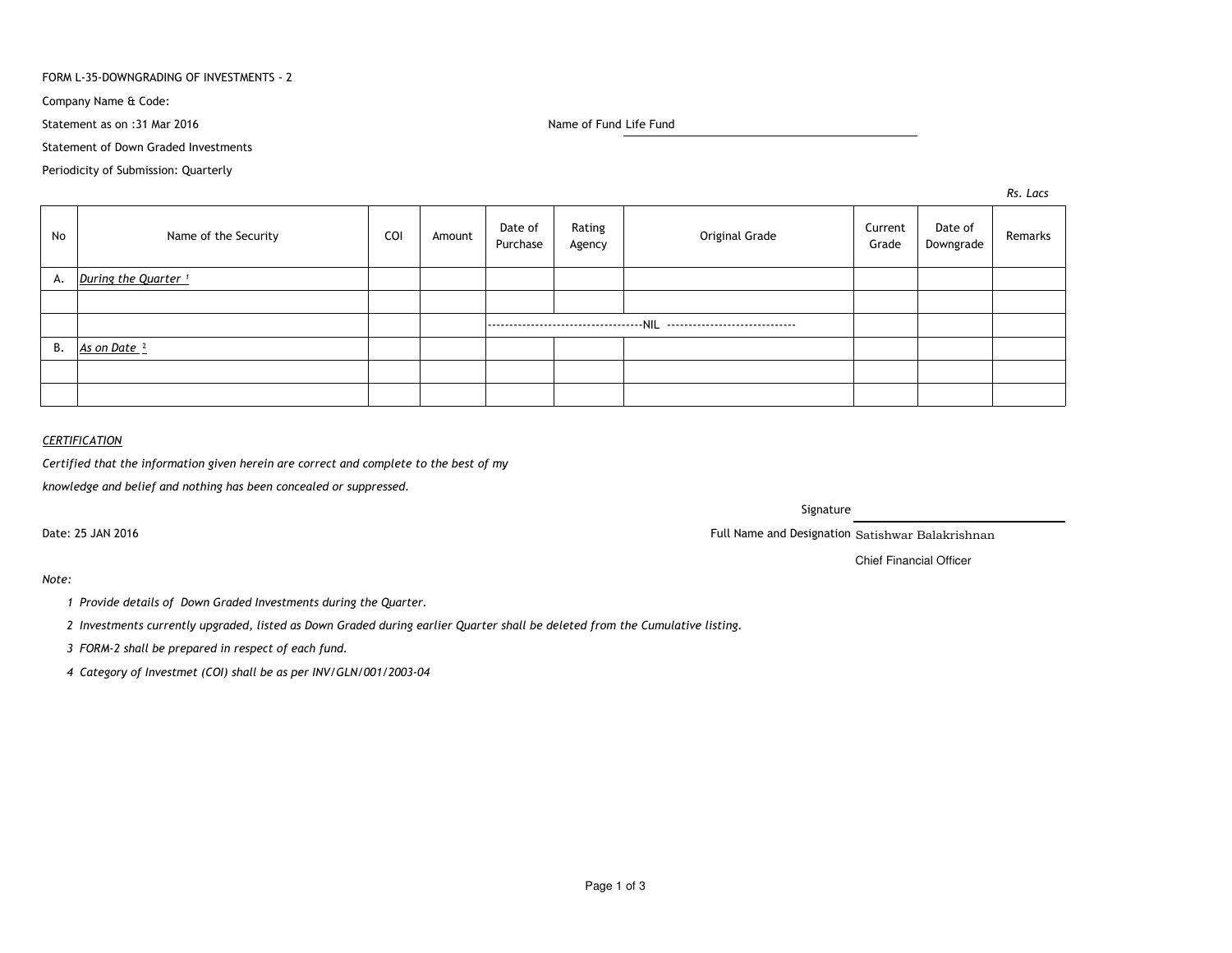## FORM L-35-DOWNGRADING OF INVESTMENTS - 2

Company Name & Code:

Statement as on :31 Mar 2016

Name of Fund Unit Linked Fund

Statement of Down Graded Investments

Periodicity of Submission: Quarterly

*Rs. Lacs*

| No | Name of the Security                            | <b>COI</b>  | Amount   | Date of<br>Rating<br>Purchase<br>Agency | Original Grade | Current<br>Grade | Date of<br>Downgrade | Remarks |
|----|-------------------------------------------------|-------------|----------|-----------------------------------------|----------------|------------------|----------------------|---------|
| А. | During the Quarter <sup>1</sup>                 |             |          |                                         |                |                  |                      |         |
|    |                                                 |             |          |                                         |                |                  |                      |         |
|    |                                                 |             |          |                                         |                |                  |                      |         |
|    |                                                 |             |          |                                         |                |                  |                      |         |
| В. | As on Date <sup>2</sup>                         |             |          |                                         |                |                  |                      |         |
|    | 19.55% HINDALCO INDUSTRIES LTD (MD: 25.04.2022) | <b>OLDB</b> | 1.493.78 | 10-Jul-12 CRISIL                        | <b>AA</b>      | AA-              | 03-Aug-15 NA         |         |
|    | 29.55% HINDALCO INDUSTRIES LTD (MD: 27.06.2022) | <b>OLDB</b> | 1,265.57 | 04-Oct-12 CRISIL                        | <b>AA</b>      | AA-              | 03-Aug-15 NA         |         |
|    | 39.60 HINDALCO INDUSTRIES LTD MD: 02.08.2022    | <b>OLDB</b> | 507.36   | 12-Sep-13 CRISIL                        | <b>AA</b>      | AA-              | 03-Aug-15 NA         |         |

## *CERTIFICATION*

*Certified that the information given herein are correct and complete to the best of my*

*knowledge and belief and nothing has been concealed or suppressed.*

Date: 25 JAN 2016

## Signature

Full Name and Designation Satishwar Balakrishnan

Chief Financial Officer

# *Note:*

- *<sup>1</sup> Provide details of Down Graded Investments during the Quarter.*
- *<sup>2</sup> Investments currently upgraded, listed as Down Graded during earlier Quarter shall be deleted from the Cumulative listing.*
- *<sup>3</sup> FORM-2 shall be prepared in respect of each fund.*
- *<sup>4</sup> Category of Investmet (COI) shall be as per INV/GLN/001/2003-04*